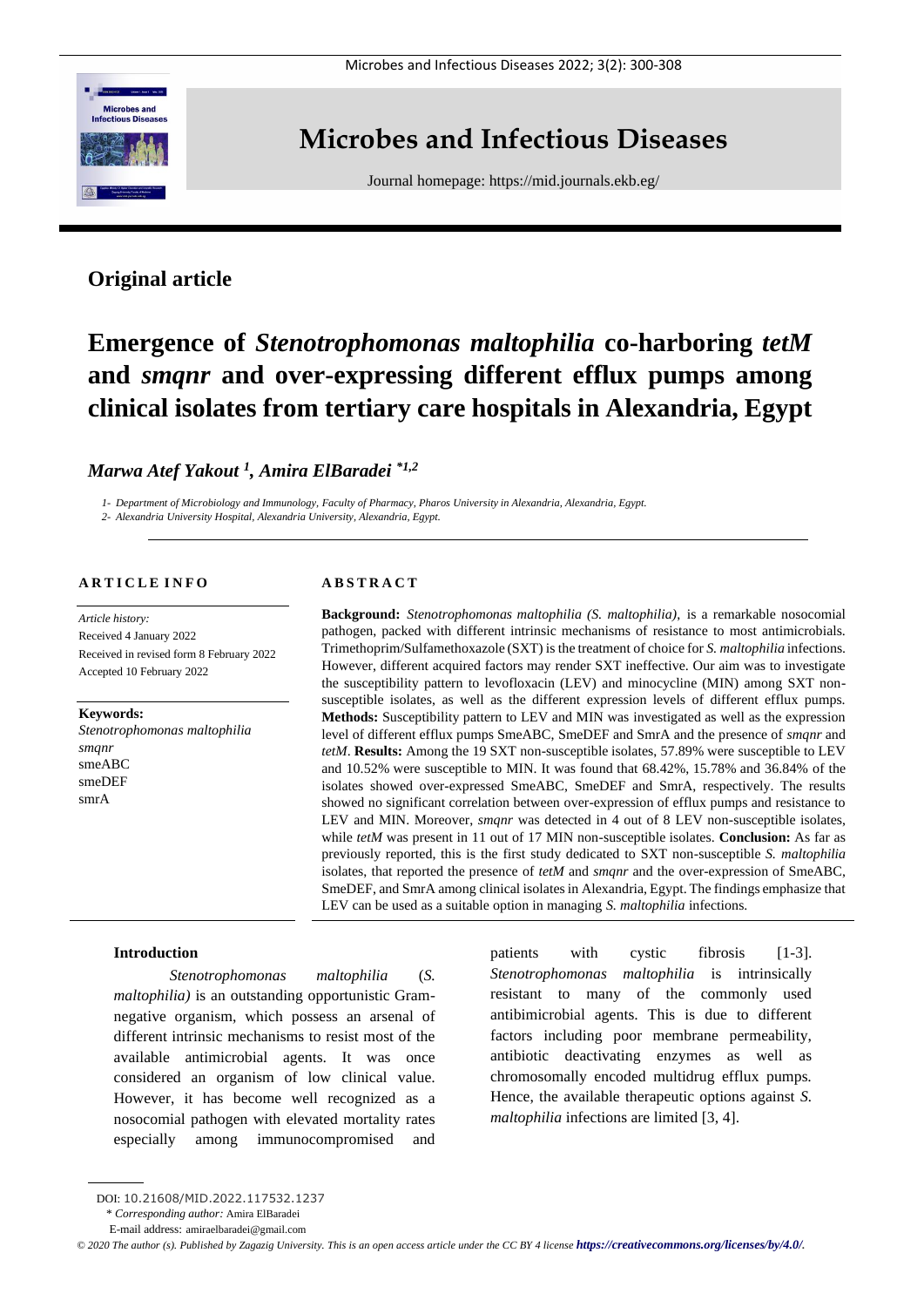In fact, the Clinical and Laboratory Standards Institute (CLSI) (2021) has specified the breakpoints of only a few antibacterial agents to treat infections caused by this opportunistic organism [5]. Trimethoprim/sulfamethoxazole (SXT), levofloxacin (LEV) and minocycline (MIN) are among these agents [5]. Trimethoprim/sulfamethoxazole remains the drug of choice for managing infections caused by *S. maltophilia*. However, resistance to SXT is, continuously, growing due to the acquisition of resistance genes. Alternatively, LEV and MIN are among the few suitable alternate options that can be used to manage *S. maltophilia* infections [6-8].

Different mechanisms have been implicated in *S. maltophilia* resistance to LEV and MIN. In fact, the genome of *S. maltophilia* encodes different multi-drug efflux pumps. The best described among these efflux pumps, is the resistance nodulation division (RND) family (SmeABC and SmeDEF). SmeABC is implicated in acquired resistance to fluoroquinolones, aminoglycosides, and beta-lactams. SmeDEF is deemed the primary determinant of fluoroquinolone resistance in *S. maltophilia.* It is also involved in intrinsic as well as acquired resistance to fluoroquinolones, tetracycline, and chloramphenicol. Another multi-drug efflux pump is the ATP binding cassette (ABC) efflux pump (SmrA), which promotes resistance to fluoroquinolones and tetracycline. [4,9,10]. Additionally, fluoroquinolone resistance can be attributed to a chromosomally encoded SmQnr, which binds to topoisomerases and protects them from fluoroquinolones. Interestingly, mutations in the quinolone resistance determining region (QRDR) of topoisomerases are not responsible for fluoroquinolone resistance among *S. maltophilia* [4, 11]. The aim of this study was to investigate the susceptibility pattern to LEV and MIN among SXT non-susceptible isolates, as well as the different expression levels of different efflux pumps.

## **Materials and Methods**

## **Sample collection**

This was a prospective study, in which SXT nonsusceptible *S. maltophilia* isolates were collected from the microbiology laboratories of different hospitals, during a period of eight months, in Alexandria, Egypt. In this study, the inclusion criteria were as following: adult patients, admitted to ICUs of three major hospitals, who suffered from

*S. matophilia* infections. Identification of all isolates was performed using conventional biochemical methods, and confirmed by Vitek-2 (bioMérieux, France).

## **Antibiotic susceptibility testing**

Antibiotic susceptibility tests were carried out by disk diffusion method on Mueller–Hinton agar plates according to the CLSI guidelines (2021) [5]. The antibiotic disks that were used for antibiotic susceptibility testing included SXT (1.25/23.75 μg), LEV  $(5 \mu g)$  and MIN  $(30 \mu g)$  All the culture media and antibiotic disks that we used were purchased from Oxoid (Cambridge, UK).

## **Investigation of the expression level of different efflux pumps**

The expression level of the different efflux pumps including RND efflux pumps (*smeB* and *smeF*) and the ATP binding cassette family (*smrA*), were investigated among all the isolates using Real-time PCR, as described previously [12]. The total RNA was extracted from the cell suspensions (log phase cultures), using TRIzol Reagent from Invitrogen (Thermo Fisher Scientific, California, USA). The total RNA concentration was determined using Jenway Genova Nano Micro-Spectrophotometer (TEquipment, NJ, USA). Then, cDNA was obtained by reverse-transcription of the extracted RNA using TOPscript DryMIX (dN18/dN6 plus) (Daejeon, South Korea) and this was performed on T100 Thermal Cycler (Biorad, California, USA). Determination of the relative expression level was performed on 7500 Real Time PCR System, Applied Biosystems (Thermo Fisher Scientific, California, USA) using BioEasy Master Mix (SYBR Green) (Bioer, Hangzhou, China). The primers used are demonstrated in **table (1)**. All the primers that we used, were purchased from Invitrogen (Thermo Fisher Scientific, California, USA). The amplification scheme was: activation for 10 minutes at 95 °C, denaturation for 15 seconds at 95 °C, annealing for 15 seconds at 53 °C, extension for 30 seconds at 72 °C followed by melting curve analysis. The expression level of *smeB*, *smeF* and *smrA* genes was normalized using the *rDNA* housekeeping gene and was compared to that of *S. maltophilia* ATCC 13637 (Oxoid, London, UK). This was calculated according to the formula described previously by **Chang et al.** [12]. According to this formula over-expression of SmeABC, SmeDEF and SmrA was present if *n* is less than one, where *n* is the fold difference in gene expression.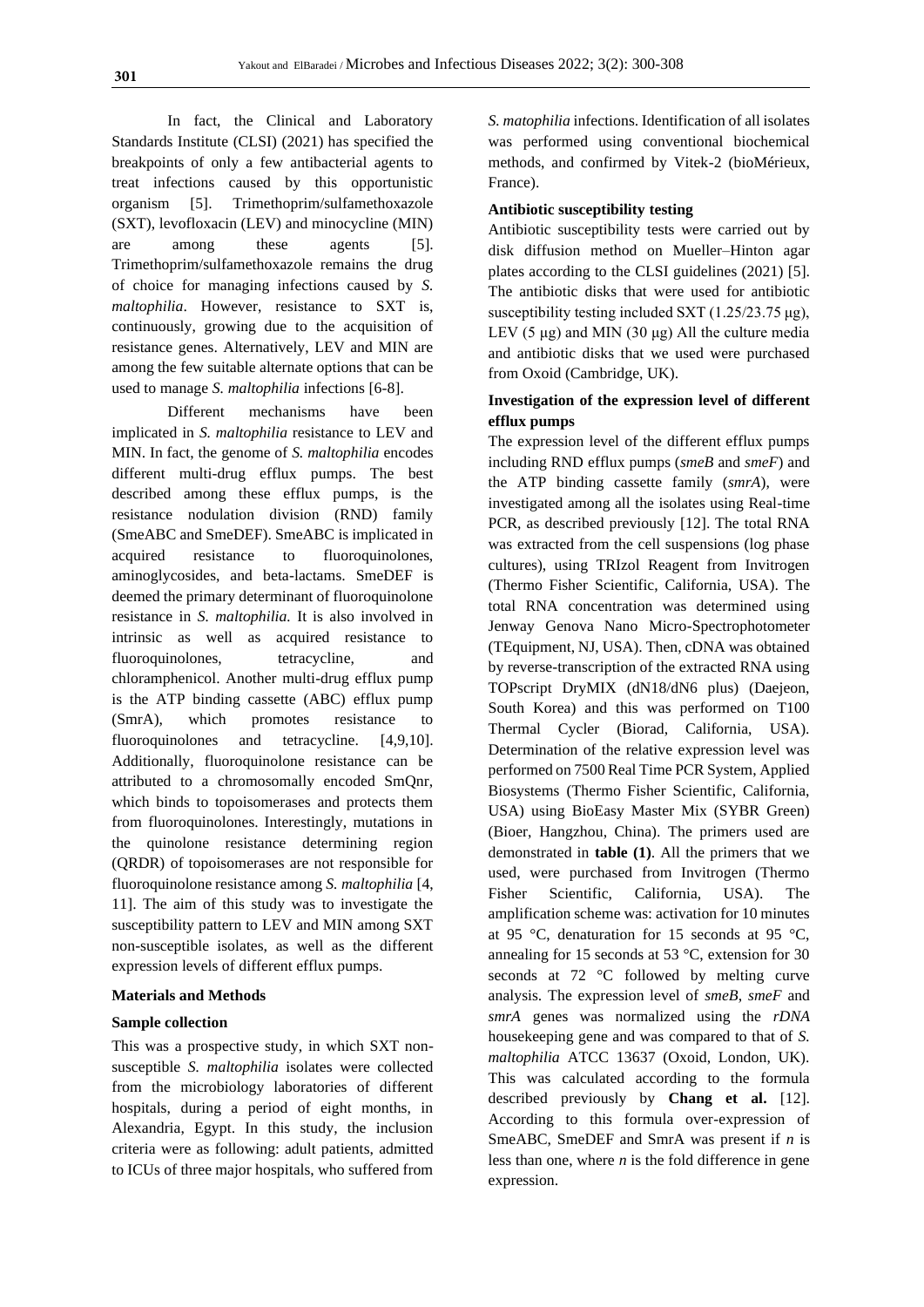## **Genotypic detection of** *smqnr* **and** *tetM* **genes**

The isolates that were non-susceptible to LEV were further investigated for the presence of *smqnr* gene, while the isolates that were non-susceptible to MIN were investigated for the presence of *tetM* gene. Boiling method was used for the extraction of the bacterial DNA, as described previously [13]. The amplicon size for *smqnr* was 811 bp while the amplicon size for *tetM* was 406 bp. Detection of both genes was carried out using conventional PCR. The primers used are shown in **table (1)**. The PCR master mix used was DreamTaq Green PCR Master Mix (Thermo Fisher Scientific, California, USA).

## **Statistical analysis**

Data statistical analysis was carried out using IBM SPSS software package version 20.0. (Armonk, IBM Corp, NY, US) The results' significance was evaluated at the level of 5%. The tests that were used included Chi-square test and Fisher's Exact.

## **Results**

Nineteen SXT non-susceptible *S. maltophilia* isolates were collected from different sample sources. Eight isolates were obtained from blood stream infections, 7 isolates from respiratory tract infections and four isolates from wound infections. These different sources are demonstrated in **figure (1)**. The susceptibility pattern of these isolates is detailed in **table (2)**.

Using quantitative real-time PCR, the expression level of the *smeB*, *smeF* and *smrA* genes was investigated and the results are shown in **table (3)**. Also, the different distribution of overexpressed genes among our isolates together with their susceptibility patterns are detailed in **table (4)**. The correlation between the over-expression of efflux pumps and resistance to LEV and MIN are shown in **table (5)** and **table (6)**, respectively.

Using conventional PCR, *smqnr* gene was found in 4 (50%) out of the 8 LEV non-susceptible isolates, while *tetM* was found in 11 (64.7%) out of the 17 MIN non-susceptible isolates.



**Figure 1.** Distribution of the different sources of the 19 *S. maltophilia* isolates.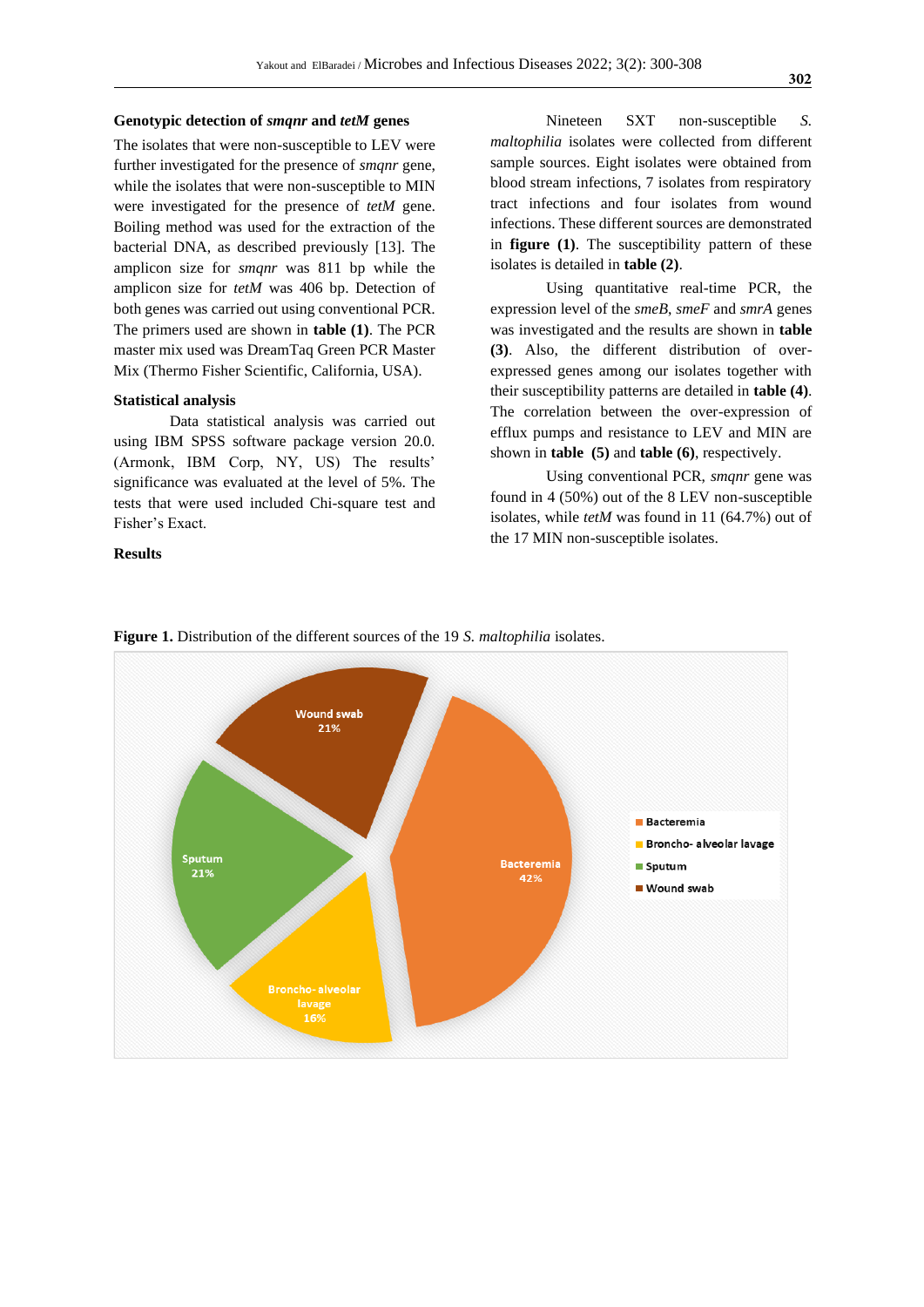| <b>Primer</b>       | Nucleotide Sequence $(5'-3')$ | <b>Target</b> | <b>Annealing</b><br>temperature in °C | <b>Reference</b> |
|---------------------|-------------------------------|---------------|---------------------------------------|------------------|
| $\mathit{smeB}$ (F) | <b>ACCGCCCAGCTTTCATACAG</b>   | smeABC        | 53                                    | $[12]$           |
| $\mathit{smeB}$ (R) | GACATGGCCTACCAGGAACAG         |               |                                       |                  |
| $smeF$ (F)          | <b>TCGTCCAGGCTGACATTCAA</b>   | smeDEF,       |                                       | $[12]$           |
| smeF(R)             | AACGCGGATCGTGATATCG           |               | 53                                    |                  |
| $smrA$ (F)          | <b>ACCAACATTCCCACGCTGAA</b>   | smrA          | 53                                    | This study       |
| smrA(R)             | GGCGATCAGGAAACCGTTGA          |               |                                       |                  |
| $rDNA$ (F)          | <b>TGACACTGAGGCACGAAAGC</b>   | rDNA          | 53                                    | $[12]$           |
| rDNA(R)             | CATCGTTTAGGGCGTGGACTA         |               |                                       |                  |
| smqnr $(F)$         | ACACAGAACGGCTGGACTGC          | smanr         | 56                                    | [29]             |
| smqnr(R)            | <b>TTCAACGACGTGGAGCTGT</b>    |               |                                       |                  |
| tetM $(F)$          | <b>GTGGACAAAGGTACAACGAG</b>   | tetM          | 58                                    | $[30]$           |
| tet $M(R)$          | <b>CGGTAAAGTTCGTCACACAC</b>   |               |                                       |                  |

**Table 1.** Primers used in this study.

**Table 2.** Susceptibility pattern of the 19 non-susceptible *S. maltophilia* isolates.

| Antimicrobial                       | <b>Resistant</b> |               | <b>Intermediate</b> |                      | <b>Sensitive</b> |               |
|-------------------------------------|------------------|---------------|---------------------|----------------------|------------------|---------------|
|                                     | No.              | $\frac{0}{0}$ | No.                 | $\frac{6}{9}$<br>No. |                  | $\frac{6}{9}$ |
| Trimethoprim/Sulfamethoxazole (SXT) | 11               | 57.89         | 8                   | 42.10                | $\Omega$         | $\Omega$      |
| <b>Levofloxacin (LEV)</b>           | 6                | 31.57         | 2                   | 10.52                | 11               | 57.89         |
| <b>Minocycline</b> (MIN)            | 3                | 15.78         | 14                  | 73.68                | 2                | 10.52         |

**Table 3.** Level of expression of *smeB*, *smeF* and *smrA* genes among the 19 *S. maltophilia* isolates.

|                   | Over-expressed |               | Not over-expressed |               |  |
|-------------------|----------------|---------------|--------------------|---------------|--|
| Efflux pump genes | No.            | $\frac{6}{9}$ | No.                | $\frac{6}{6}$ |  |
| smeB              | 13             | 68.42         | 6                  | 31.57         |  |
| smeF              | 3              | 15.78         | 16                 | 84.21         |  |
| smrA              | 7              | 36.84         | 12                 | 63.15         |  |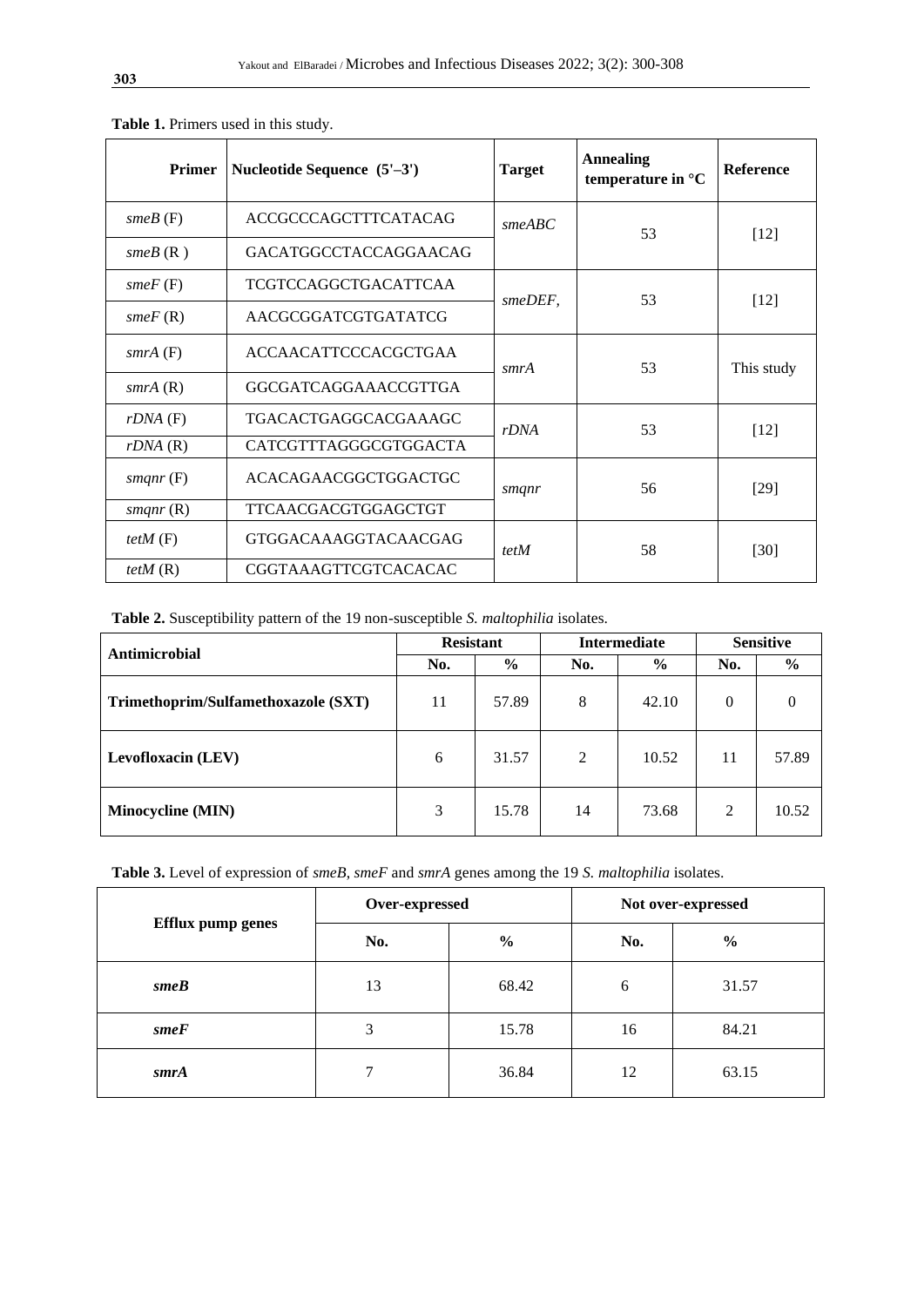| <b>Isolate</b> | <b>SXT</b>   | <b>LEV</b>   | <b>MIN</b>  | smeB            | smeF            | smrA            |
|----------------|--------------|--------------|-------------|-----------------|-----------------|-----------------|
| Isolate 1      | I            | I            | I           |                 |                 |                 |
| Isolate 2      | I            | S            | S           | over-expression |                 |                 |
| Isolate 3      | $\mathbb{R}$ | $\mathbb{R}$ | $\mathbf R$ | over-expression |                 |                 |
| Isolate 4      | $\mathbf R$  | S            | I           | over-expression | over-expression | over-expression |
| Isolate 5      | $\mathbf R$  | S            | Ī           |                 |                 |                 |
| Isolate 6      | Ī            | S            | I           | over-expression |                 | over-expression |
| Isolate 7      | Ī            | S            | I           |                 |                 | over-expression |
| Isolate 8      | $\mathbf R$  | S            | I           |                 |                 | over-expression |
| Isolate 9      | I            | $\mathbb{R}$ | I           | over-expression |                 |                 |
| Isolate 10     | I            | $\mathbb{R}$ | ${\bf R}$   | over-expression | over-expression | over-expression |
| Isolate 11     | $\mathbf R$  | S            | S           |                 |                 |                 |
| Isolate 12     | T            | $\mathbf R$  | I           | over-expression |                 |                 |
| Isolate 13     | $\mathsf{R}$ | S            | I           | over-expression | over-expression |                 |
| Isolate 14     | $\mathsf{R}$ | S            | I           | over-expression |                 |                 |
| Isolate 15     | $\mathbf R$  | S            | I           | over-expression |                 |                 |
| Isolate 16     | $\mathbb{R}$ | S            | I           | over-expression |                 | over-expression |
| Isolate 17     | I            | Ī            | Ī           | over-expression |                 |                 |
| Isolate 18     | $\mathbf R$  | $\mathbf{R}$ | I           | over-expression |                 |                 |
| Isolate 19     | $\mathbb{R}$ | $\mathbb{R}$ | $\mathbf R$ |                 |                 | over-expression |

**Table 4.** The distribution of the over-expression of *smeB*, *smeF* among the different isolates along with their susceptibility patterns.

S: Susceptible; I: Intermediate; R: Resistant

| Table 5. Correlation between the overexpression of efflux pumps and resistance to LEV. |  |  |  |
|----------------------------------------------------------------------------------------|--|--|--|
|----------------------------------------------------------------------------------------|--|--|--|

|      | Non susceptible<br>$(n=8)$ |               | Susceptible<br>$(n = 11)$ |               | $\boldsymbol{p}$ |
|------|----------------------------|---------------|---------------------------|---------------|------------------|
|      | No.                        | $\frac{6}{6}$ | No.                       | $\frac{6}{9}$ |                  |
| smeF |                            | 12.5          | $\overline{2}$            | 18.2          | $1.000*$         |
| smeB | 6                          | 75.0          | ⇁                         | 63.6          | $1.000*$         |
| smrA | 2                          | 25.0          | 5                         | 45.5          | $0.633*$         |

*P*: p value for comparing between the two groups; **\***Statistically insignificant (*p* value > 0.05)

**Table 6.** Correlation between the over-expression of efflux pumps and resistance to MIN.

|      | Non susceptible<br>$(n = 17)$ |               | Susceptible<br>$(n = 2)$ |               | $\boldsymbol{p}$ |
|------|-------------------------------|---------------|--------------------------|---------------|------------------|
|      | No.                           | $\frac{6}{9}$ | No.                      | $\frac{6}{6}$ |                  |
| smeF | 3                             | 17.6          | 0                        | 0.0           | $1.000*$         |
| smeB | 12                            | 70.6          |                          | 50.0          | $1.000*$         |
| smrA | ⇁                             | 41.2          | 0                        | 0.0           | $0.509*$         |

*P*: p value for comparing between the two groups; \*Statistically insignificant (*p* value > 0.05)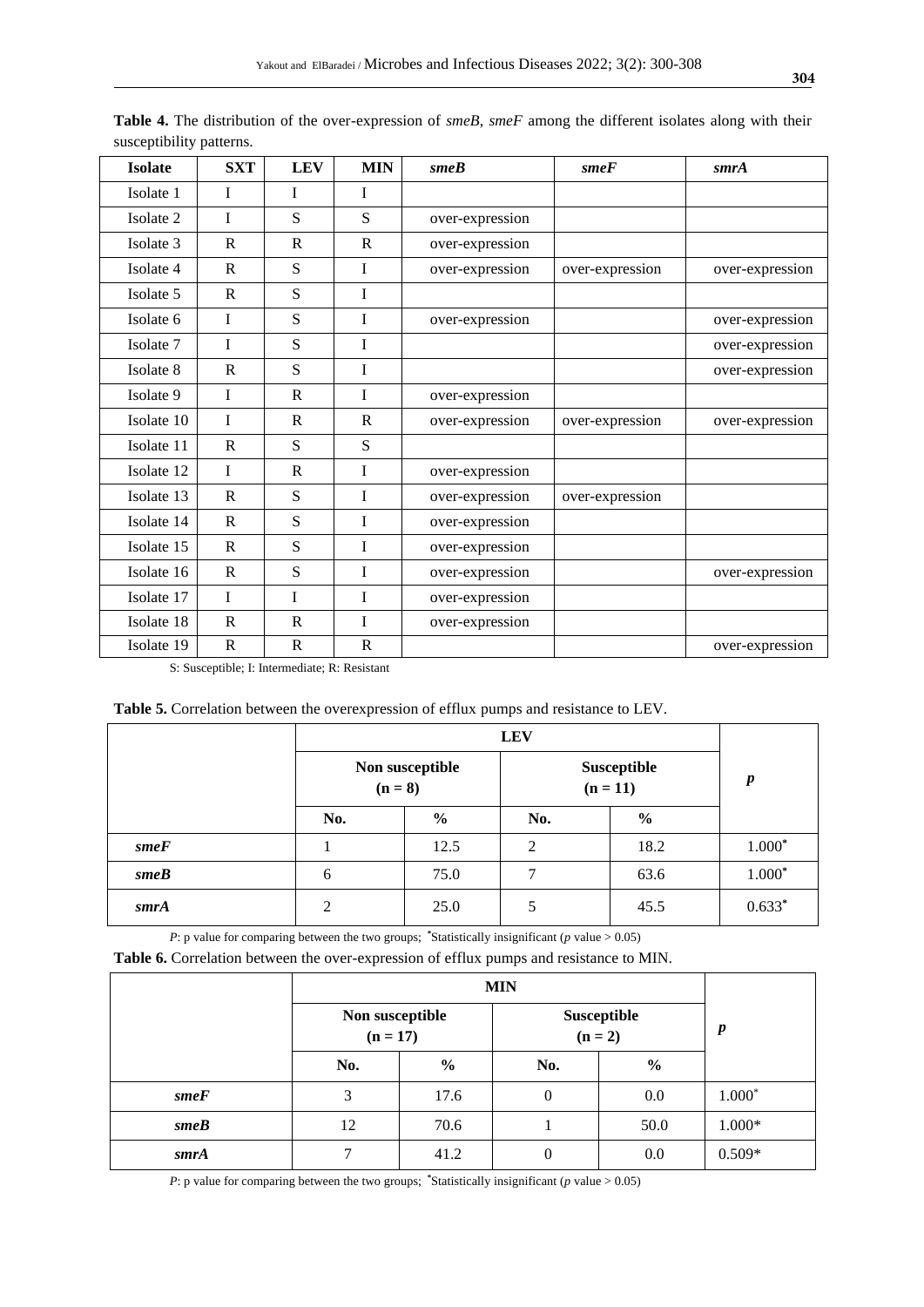#### **Discussion**

*Stenotrophomonas maltophilia* is a remarkable nosocomial pathogen, which harbors an array of different intrinsic mechanisms to resist many antimicrobial agents. This renders managing its infections very challenging with extremely limited therapeutic choices. Hence, the aim of this study was to investigate the susceptibility pattern to LEV and MIN among SXT non-susceptible isolates, as well as the different expression levels of different efflux pumps.

Trimethoprim/Sulfamethoxazole is the antimicrobial of choice for *S. maltophilia* infections, other options are LEV and MIN, as reported by different studies [14-16]. In this study, the susceptibility pattern to LEV and MIN among SXT non-susceptible isolates was investigated. It was found that among the 19 isolates that were nonsusceptible to SXT, 17 (89.47%) were also nonsusceptible to MIN and only 8 (42.10%) were nonsusceptible to LEV. Different studies investigated SXT, LEV and MIN susceptibility patterns including **Shortridge et al.** [17] who reported that (99.5%) of their *S. maltophilia* isolates were susceptible to MIN, (95.0%) were susceptible to SXT and  $(96%)$  were susceptible to LEV. **Bostanghadiri et al.** [18] found that (2.35%) and (4.71%) of their isolates were resistant to SXT and LEV, respectively, while all their isolates were susceptible to MIN.

Here, we investigated the expression level of different efflux pumps involved in tetracycline and fluoroquinolone resistance among SXT nonsusceptible *S. maltophilia* isolates and compared them to their expression level in *S. maltophilia* ATCC 13637. SmeABC, SmeDEF and SmrA belonging to two efflux pumps families: RND and ABC.

Over-expression of SmeABC is thought to confer acquired resistance to fluoroquinolones and other antibiotics such as aminoglycosides and betalactams [3]. Thirteen (68.42%) of our isolates overexpressed *smeB*. However, statistically there was no significant correlation between *smeB* overexpression and the resistance to LEV. **Zhao et al.** [19] demonstrated that there was no significant difference in *smeA* over-expression between LEV susceptible and LEV non-susceptible isolates. **Chong et al.** [20] also reported no significant difference between over-expression of *smeB* in both LEV resistant and susceptible isolates. However, **Herrera-Heredia et al.** [21] reported that SmeABC

was over-expressed in (74.7 %) of their isolates and it reported an association between over-expression of SmeABC and LEV resistance.

SmeDEF is encoded by the chromosomes, moreover it is highly conserved among *S. maltophilia.* Over-expression of smeDEF is thought to be a key player in resistance to fluoroquinolones. It is implicated in both acquired and intrinsic resistance to fluoroquinolones, tetracycline, trimethoprim/sulfamethoxazole, aminoglycosides, macrolides chloramphenicol and tigecycline [3, 22]. Only 3 (15.78%) of our isolates over-expressed SmeDEF. Statistically, there was no significant correlation between the over-expression to *smeF*  and the resistance to LEV or MIN. **Herrera-Heredia et al.** [21] found that (65.9 %) of their isolates over-expressed SmeDEF. However, they found no significant correlation between its overexpression and resistance to LEV or MIN among their isolates. **Chong et al.** [20] reported no significant relation between the over-expression of *smeF* and the resistance to LEV or MIN. **Cho et al.** [23] found no significant correlation between overexpression of SmeDEF and resistance to LEV. On the other hand, **Zhao et al.** [19] showed that there was a significant difference in *smeD* overexpression between LEV susceptible and LEV nonsusceptible isolates, also it reported a significant difference between doxycycline susceptible and non-susceptible isolates [19].

**El-hamad et al.** [10] concluded that SmrA may impact acquired and /or intrinsic resistance. Over-expression of *smrA* is linked to fluoroquinolones and tetracycline resistance. [3] Seven (36.84%) of our isolates over-expressed *smrA*. However, there was no significant correlation between *smrA* over-expressed and resistance to LEV and MIN. **Rizek et al.** [24] reported that only one isolate harbored *smrA*. This isolate was susceptible to both LEV and MIN. **Zhao et al.** [19] reported no significant correlation between over-expression of *smrA* and LEV resistance.

In this study, *smqnr* was found in 4 (50%) out of 8 LEV non-susceptible isolates. **Azimi et al.** [11] found *smqnr* in (52%) of their isolates that were resistant to ciprofloxacin. Another study reported that *smqnr* was present in (62.80%) of their *S. maltophilia* isolates. **Kanamori et al.** [25] reported that was *smqnr* present in (57.5%) of their isolates.

*tetM* is one of the ribosomal protecting proteins (RPPs), which are considered an important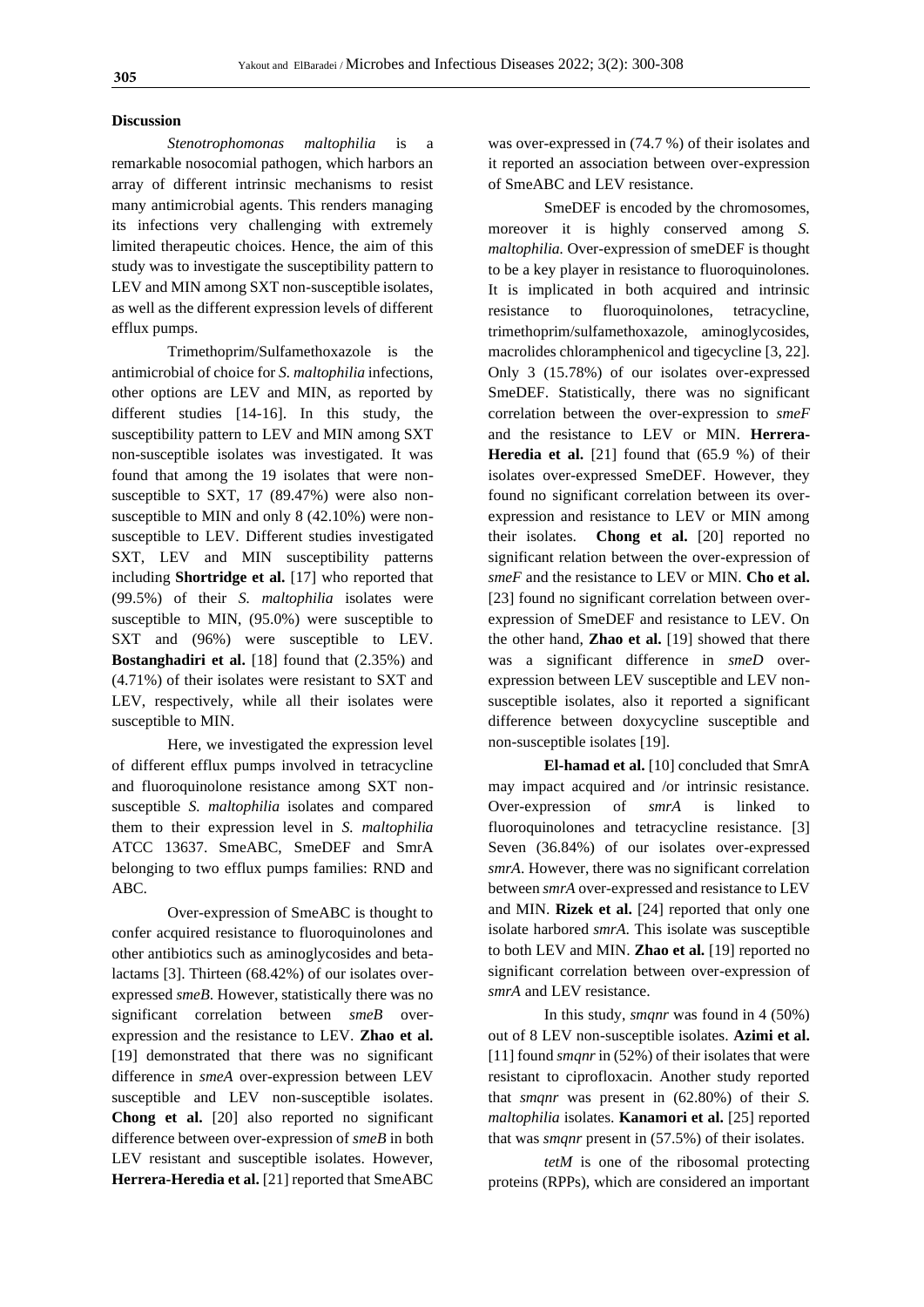mechanism for tetracycline resistance, and they are generally present among Gram-negative bacteria. [19,26,27] Here, we investigated the presence of *tetM* among our MIN non-susceptible isolates. Eleven (64.7%) out of 17 non-susceptible isolates carried *tetM*. **Li et al.** [28] reported that *tetM* was found in the two *S. maltophilia* incorporated in their study, however *tetM* was found abundantly among their isolates belonging to different species. To the best of our knowledge, this is the first study dedicated to SXT non-susceptible *S. maltophilia* isolates, that reported the presence of *tetM* and *smqnr* and the over-expression of SmeABC, SmeDEF, and SmrA among clinical isolates in Alexandria, Egypt. This is the first study to report isolates co-harboring *tetM* and *smqnr* and overexpressing SmeABC, SmeDEF and SmrA among *S. maltophilia* in Egypt.

## **Conclusion**

The findings emphasize that LEV can be used as a suitable option in managing *S. maltophilia* infections, and that further studies are needed to shed more light on the resistance mechanisms to antibiotics other than SXT.

## **Acknowledgment**

The authors thank Pharos University in Alexandria, Medical Research Insitute and the Medical Technology Center for their technical support.

## **Funding**

This research did not receive any specific grant from funding agencies in the public, commercial, or not-for-profit sectors.

## **Conflict of interest**

The authors declare no conflict of interest.

## **References**

- 1- **Blanco P, Corona F, Martinez JL.**  Involvement of the RND efflux pump transporter SmeH in the acquisition of resistance to ceftazidime in *Stenotrophomonas maltophilia*. Sci Rep 2019;9(1):4917.
- **2- Alonso A, Martinez JL.** Multiple antibiotic resistance in *Stenotrophomonas maltophilia*. Antimicrob Agents Chemother **1997;41(5):1140-2.**
- 3- **Gil-Gil T, Martinez JL, Blanco P.**  Mechanisms of antimicrobial resistance in *Stenotrophomonas maltophilia*: a review of current knowledge. Expert Rev Anti Infect Ther 2020;18(4):335-47.
- 4- **Sanchez MB.** Antibiotic resistance in th opportunistic pathogen *Stenotrophomonas maltophilia*. Front Microbiol 2015;6:658.
- 5- **CLSI.** Performance standards for antimicrobial susceptibility testing (31st ed). Clinical and Laboratory Standards Institute, Wayne, PA. 2021;36(3):16-38.
- 6- **Dulyayangkul P, Calvopina K, Heesom KJ, Avison MB.** Novel Mechanisms of Efflux-Mediated Levofloxacin Resistance and Reduced Amikacin Susceptibility in *Stenotrophomonas maltophilia*. Antimicrob Agents Chemother 2020;65(1).
- 7- **Ebrahim-Saraie HS, Heidari H, Soltani B,**  Mardaneh J, Motamedifar M. Prevalence of antibiotic resistance and integrons, *sul* and *smqnr* genes in clinical isolates of *Stenotrophomonas maltophilia* from a tertiary care hospital in Southwest Iran. Iran J Basic Med Sci 2019;22(8):872-7.
- 8- **Chang YT, Lin CY, Chen YH, Hsueh PR.** Update on infections caused by *Stenotrophomonas maltophilia* with particular attention to resistance mechanisms and therapeutic options. Front Microbiol 2015;6:893.
- 9- **Sanchez MB, Martinez JL.** Overexpression of the Efflux Pumps SmeVWX and SmeDEF Is a Major Cause of Resistance to Co-trimoxazole in *Stenotrophomonas maltophilia*. Antimicrob Agents Chemother 2018;62(6).
- 10-**Al-Hamad A, Upton M, Burnie J.** Molecular cloning and characterization of SmrA, a novel ABC multidrug efflux pump from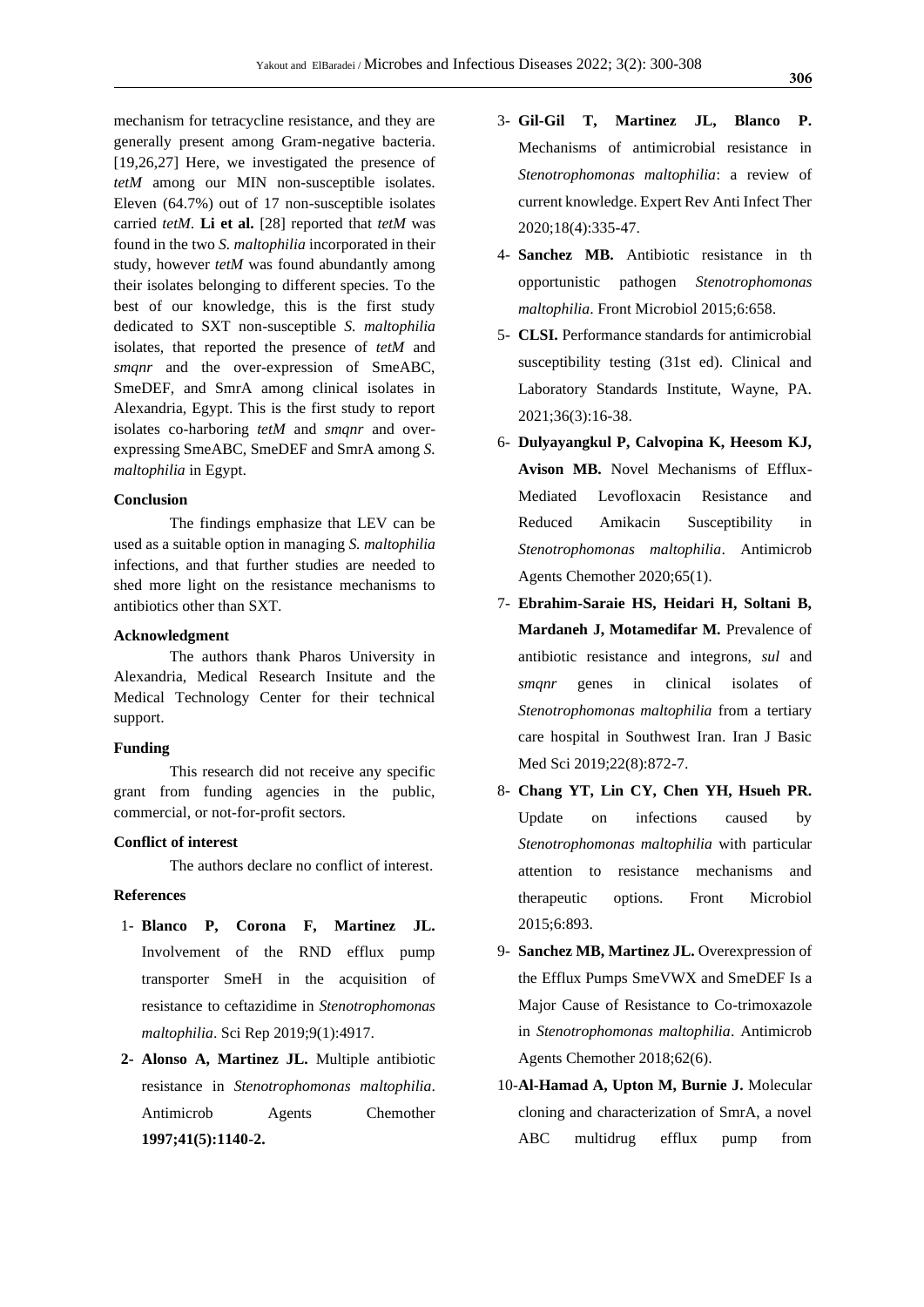*Stenotrophomonas maltophilia*. J Antimicrob Chemother 2009;64(4):731-4.

- 11-**Azimi A, Rezaei F, Yaseri M, Jafari S, Rahbar M, Douraghi M.** Emergence of fluoroquinolone resistance and possible mechanisms in clinical isolates of *Stenotrophomonas maltophilia* from Iran. Sci Rep 2021;11(1):9582.
- 12-**Chang LL, Chen HF, Chang CY, Lee TM, Wu WJ.** Contribution of integrons, and SmeABC and SmeDEF efflux pumps to multidrug resistance in clinical isolates of *Stenotrophomonas maltophilia*. J Antimicrob Chemother 2004;53(3):518-21.
- 13-**Yang JL, Wang MS, Cheng AC, Pan KC, Li CF, Deng SX.** A simple and rapid method for extracting bacterial DNA from intestinal microflora for ERIC-PCR detection. World J Gastroenterol 2008;14(18):2872-6.
- 14-**Wu H, Wang JT, Shiau YR, Wang HY, Lauderdale TL, Chang SC, et al.** A multicenter surveillance of antimicrobial resistance on *Stenotrophomonas maltophilia* in Taiwan. J Microbiol Immunol Infect 2012;45(2):120-6.
- 15-**Wu K, Yau YC, Matukas L, Waters V.**  Biofilm compared to conventional antimicrobial susceptibility of *Stenotrophomonas maltophilia* Isolates from cystic fibrosis patients. Antimicrob Agents Chemother 2013;57(3):1546-8.
- 16-**Cho SY, Kang CI, Kim J, Ha YE, Chung DR,** Lee NY, et al. Can levofloxacin be a useful alternative to trimethoprim-sulfamethoxazole for treating *Stenotrophomonas maltophilia*  bacteremia? Antimicrob Agents Chemother 2014;58(1):581-3.
- 17-**Shortridge D, Arends SJR, Streit JM, Castanheira M.** Minocycline Activity Against Unusual Clinically Significant Gram-Negative

Pathogens. Antimicrob Agents Chemother 2021:AAC0126421.

- 18-**Bostanghadiri N, Ardebili A, Ghalavand Z, Teymouri S, Mirzarazi M, Goudarzi M, et al.**  Antibiotic resistance, biofilm formation, and biofilm-associated genes among *Stenotrophomonas maltophilia* clinical isolates. BMC Res Notes 2021;14(1):151.
- 19-**Zhao J, Liu Y, Liu Y, Wang D, Ni W, Wang R, et al.** Frequency and Genetic Determinants of Tigecycline Resistance in Clinically Isolated *Stenotrophomonas maltophilia* in Beijing, China. Front Microbiol 2018;9:549.
- 20-**Chong SY, Lee K, Chung HS, Hong SG, Suh Y, Chong Y.** Levofloxacin Efflux and smeD in Clinical Isolates of *Stenotrophomonas maltophilia*. Microb Drug Resist 2017;23(2):163-8.
- 21-**Herrera-Heredia SA, Pezina-Cantu C, Garza-Gonzalez E, Bocanegra-Ibarias P, Mendoza-Olazaran S, Morfin-Otero R, et al.** Risk factors and molecular mechanisms associated with trimethoprim-sulfamethoxazole resistance in *Stenotrophomonas maltophilia* in Mexico. J Med Microbiol 2017;66(8):1102-9.
- 22-**Garcia-Leon G, Hernandez A, Hernando-Amado S, Alavi P, Berg G, Martinez JL.** A function of SmeDEF, the major quinolone resistance determinant of *Stenotrophomonas maltophilia*, is the colonization of plant roots. Appl Environ Microbiol 2014;80(15):4559-65.
- 23-**Cho HH, Sung JY, Kwon KC, Koo SH.**  Expression of Sme efflux pumps and multilocus sequence typing in clinical isolates of *Stenotrophomonas maltophilia*. Ann Lab Med 2012;32(1):38-43.
- 24-**Rizek CF, Jonas D, Garcia Paez JI, Rosa JF, Perdigao Neto LV, Martins RR, et al.**  Multidrug-resistant *Stenotrophomonas maltophilia*: Description of new MLST profiles